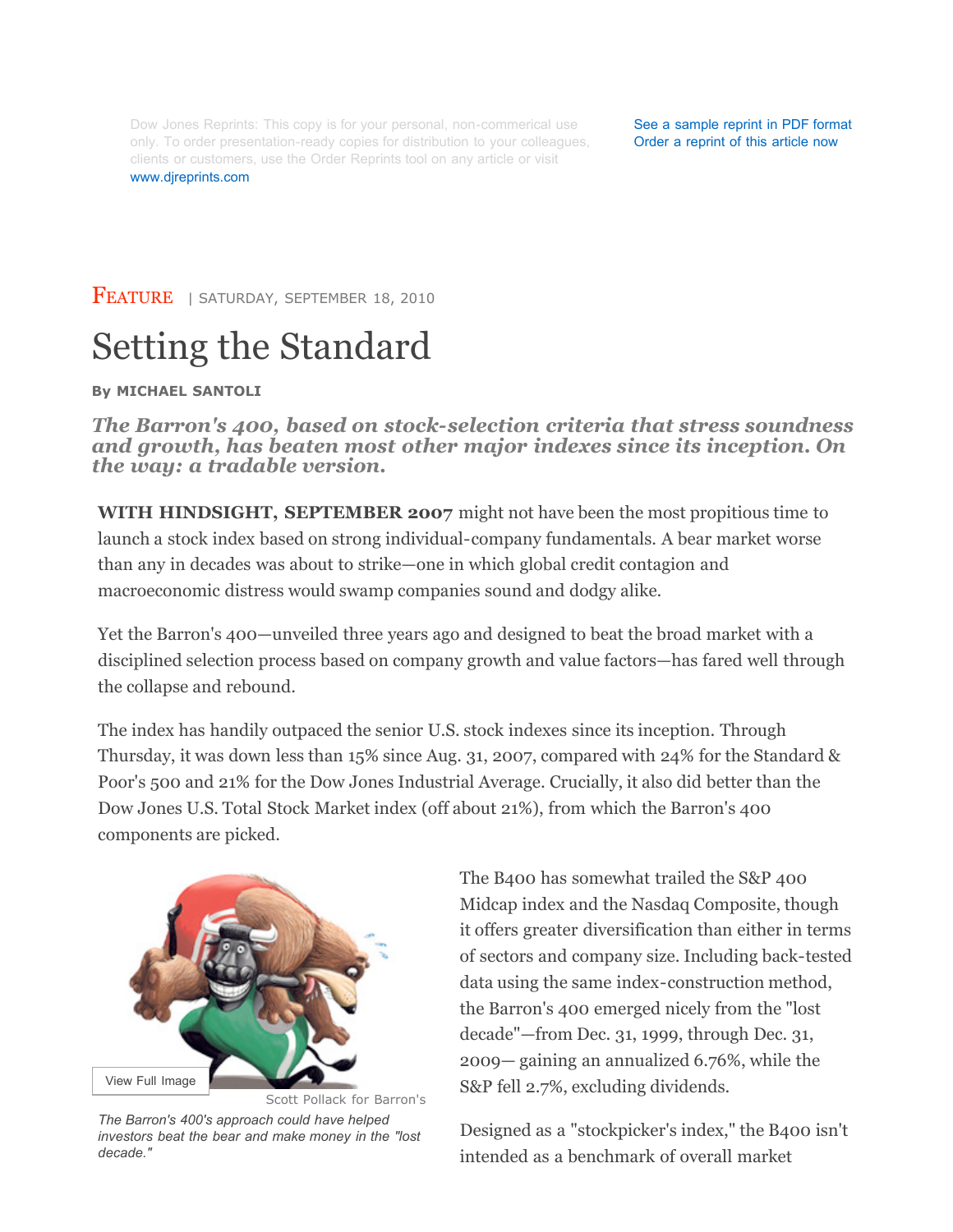performance. Rather, it uses fundamental criteria to choose companies of all sizes that combine certain growth and value characteristics, which generally reflect the kinds of names that Barron's writers seek when searching for stocks to feature favorably.

As such, it is useful as a hunting ground for stocks, and as an indicator of which sectors look promising, as the index is rejiggered twice a year. The Barron's 400 was just rebalanced, as of the close of trading Friday. It currently favors very large, quality companies, somewhat reducing its exposure to smaller names.

While no fund tracks the Barron's 400, one may be developed in the future.

## Win Some, Lose Some

While it has outpaced big-cap indexes, the Barron's 400 has trailed the S&P Midcap.



A refresher on how the index is built: All components of the DJ U.S. TSM index—which covers nearly all investable U.S. stocks—are analyzed by MarketGrader, an investment research firm in Coral Gables, Fla., for fundamental strength in growth, value, profitability and cash flow.

Candidates for the index are graded in each category, based on six factors. To gauge growth characteristics, the MarketGrader computers consider a company's earnings-surprise record, revenue-growth rate, short- and long-term sales and earnings-growth rates, and the stock's relative strength versus the market.

There's also a unique take on earnings momentum. In MarketGrader's system, this isn't about how fast earnings or earnings forecasts are rising. Rather, MarketGrader president Carlos Diez explained in 2007, the computers measure the stock's reaction to the latest earnings reports. The aim is to gauge a company's tendency to surprise the Street and the degree to which a stock might be unjustly neglected by analysts.

The value test involves measures of a company's capital structure (such as debt versus equity);

price-to-book, price-to-cash-flow and price-to-sales ratios; overall market capitalization, and a price/earnings analysis.

The analysis doesn't simply use a raw P/E multiple. Instead, the system calculates each company's earnings-growth rate for the past four quarters, then comes up with an "optimum" P/E for each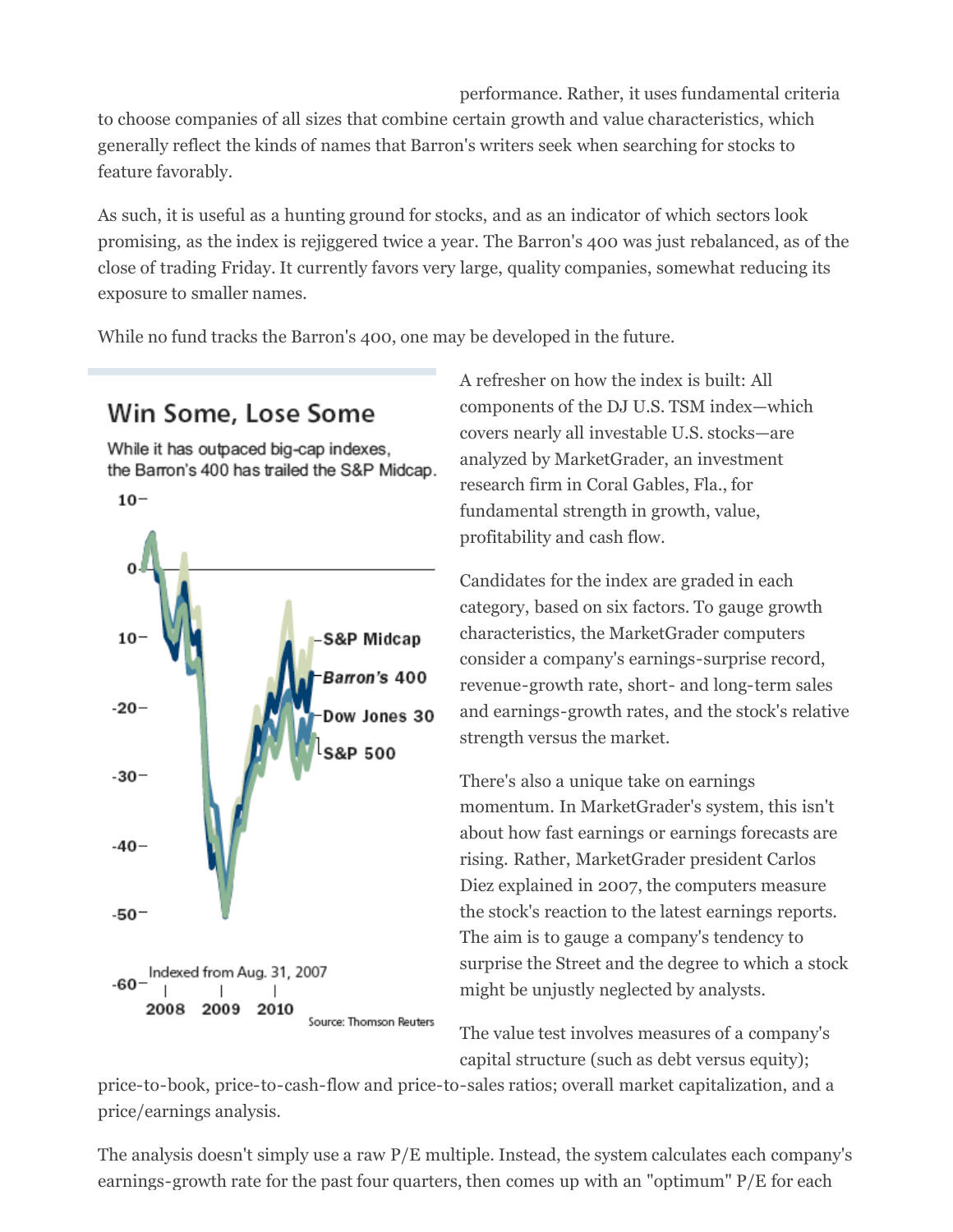earnings-growth rate for the past for the past for the past four  $\sigma$   $\sim$   $\sim$   $\sim$   $\sim$   $\sim$   $\sim$ stock. Comparing the stock's actual multiple with its optimal, or justifiable, multiple helps determine its value score.

Profitability is gauged on a blend of asset utilization, capital utilization, operating margins, relative margins, return on equity and quality of revenues. Finally, the cash-flow ranking is derived from cash-flow growth, cash-flow margin, debt-to-cash-flow ratio, interest-coverage capacity, economic value and cash-retention rate.

### **The Bottom Line**

The Barron's 400, designed as a "stockpicker's index," has fared well through the market's collapse and rebound. It currently favors very large, high-quality companies.

Once all the stocks in the DJ U.S. TSM index are graded, they are ranked. Then a series of screens is applied. Real-estate investment trusts are eliminated. The number of entries from any one industry is capped at 20% of the index. To ensure sufficient liquidity, each selection must have a

minimum three-month average daily dollar-trading volume of \$2 million. The minimum marketcapitalization of a component of the index is \$250 million, and at least 25% of the components must have a market value of at least \$3 billion.

Once all those tests are satisfied, the highest-ranking 400 stocks become the Barron's 400. Importantly, each stock is initially weighted equally in the index, to prevent a small minority of huge companies from steering the index. Every six months, on the third Friday of March and September, the process is rerun, to incorporate recent financial results and market action, and the index is revised accordingly.

The turnover in the components tends to be high, as MarketGrader's screens incorporate the latest two quarters of earnings releases and share-price action. In the just-completed reshuffling, 44.75% of the 400 stocks were replaced, slightly above the median historical turnover pace of 43.5%.

#### **The Latest 400 Revealed**

The tables below show some of the stocks that were added or culled from the Barron's 400 Friday. For a listing of all the stocks now in the index, **click here**.

| <b>HIGHEST-RATED INDEX MEMBERS</b> |               |       |  |
|------------------------------------|---------------|-------|--|
| Company                            | <b>Ticker</b> | Grade |  |
| Deckers Outdoor                    | <b>DECK</b>   | 90.45 |  |
| Impax Labs                         | <b>IPXL</b>   | 89.12 |  |
| Microsoft                          | <b>MSFT</b>   | 88.52 |  |
| Apple                              | AAPL          | 87.20 |  |
| Ariad Pharma                       | ARIA          | 86.81 |  |
| Syntel                             | <b>SYNT</b>   | 86.67 |  |
| Alexion Pharma                     | <b>ALXN</b>   | 86.23 |  |
| InterDigital                       | <b>IDCC</b>   | 86.15 |  |
| Ebix                               | <b>EBIX</b>   | 86.03 |  |
| Intel                              | <b>INTC</b>   | 85.93 |  |
|                                    |               |       |  |

#### **TOP TEN INDEX ADDITIONS BY MARKET VALUE**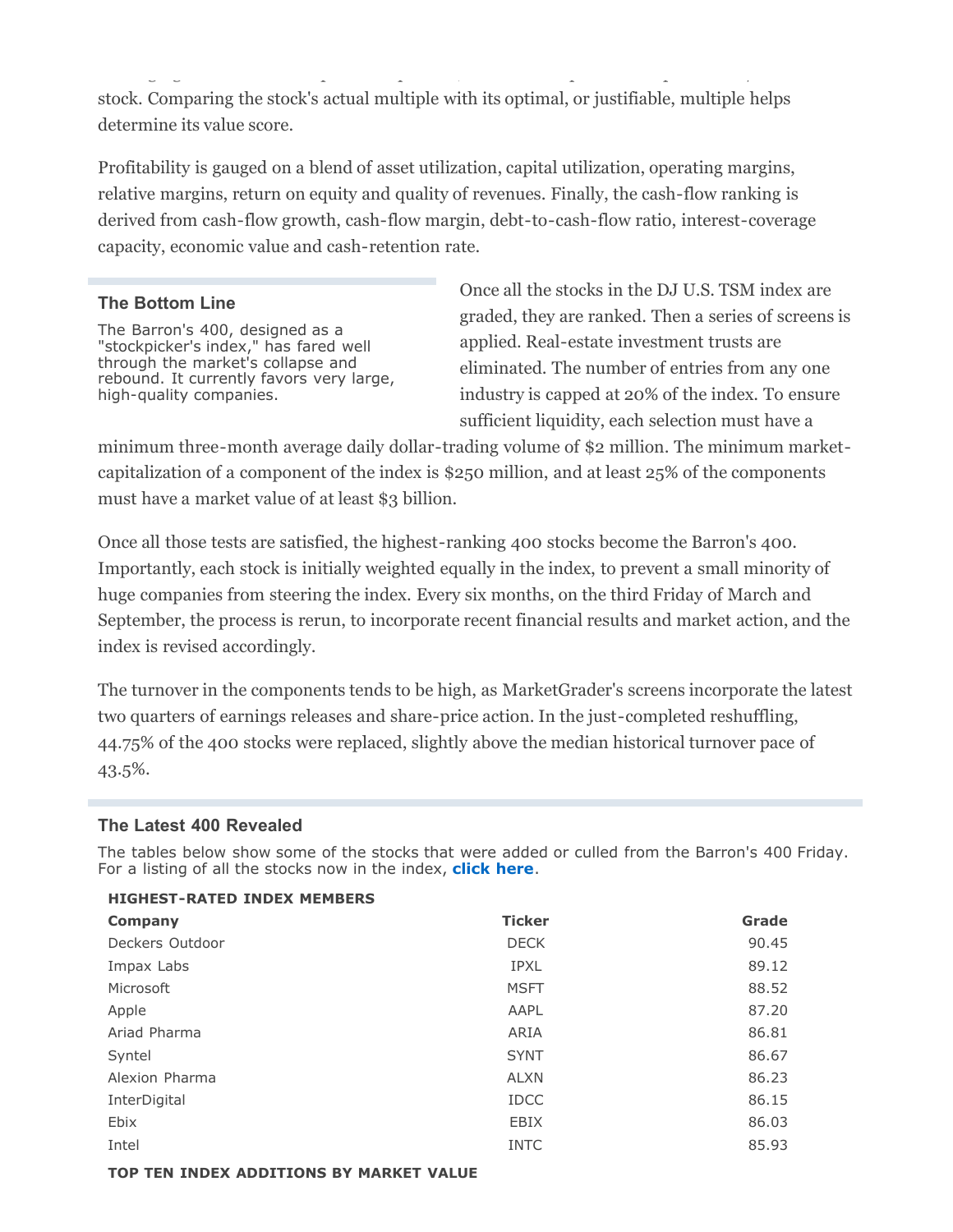| <b>Company</b>                                   | <b>Ticker</b> | Mkt Val*            |
|--------------------------------------------------|---------------|---------------------|
| Chevron                                          | <b>CVX</b>    | \$146,994           |
| Cisco Systems                                    | <b>CSCO</b>   | 119,395             |
| Merck                                            | <b>MRK</b>    | 107,416             |
| 3M                                               | <b>MMM</b>    | 52,069              |
| Home Depot                                       | HD            | 48,202              |
| American Express                                 | AXP           | 42,300              |
| <b>EMC</b>                                       | <b>EMC</b>    | 36,819              |
| Union Pacific                                    | <b>UNP</b>    | 36,436              |
| Medtronic                                        | <b>MDT</b>    | 35,824              |
| DuPont                                           | DD            | 35,503              |
| <b>TOP TEN DELETIONS BY MARKET VALUE</b>         |               |                     |
| <b>Company</b>                                   | <b>Ticker</b> | Mkt Val*            |
| Procter & Gamble                                 | PG            | \$185,023           |
| Visa                                             | $\vee$        | 63,044              |
| Monsanto                                         | <b>MON</b>    | 38,818              |
| <b>Emerson Electric</b>                          | <b>EMR</b>    | 35,892              |
| Baxter International                             | <b>BAX</b>    | 34,442              |
| S <sub>1</sub>                                   | SONE          | 327                 |
| Almost Family                                    | <b>AFAM</b>   | 322                 |
| Immunomedics                                     | IMMU          | 290                 |
| <b>Sterling Construction</b>                     | <b>STRL</b>   | 266                 |
| Smith & Wesson                                   | <b>SWHC</b>   | 252                 |
| <b>COMPANIES WITH THE MOST TIME IN THE INDEX</b> |               |                     |
| <b>Company</b>                                   | <b>Ticker</b> | <b>Yrs in Index</b> |
| Microsoft                                        | <b>MSFT</b>   | 12.0                |
| <b>WalMart Stores</b>                            | <b>WMT</b>    | 12.0                |
| Amgen                                            | <b>AMGN</b>   | 11.5                |
| Johnson & Johnson                                | <b>JNJ</b>    | 11.0                |
| PepsiCo                                          | PEP           | 11.0                |
| Nike                                             | <b>NKE</b>    | 10.5                |
| Oracle                                           | ORCL          | 10.5                |
| IBM                                              | IBM           | 10.5                |
| Home Depot                                       | HD            | 10.5                |
| Apollo Group                                     | APOL          | 10.5                |
| Bed Bath & Beyond                                | <b>BBBY</b>   | 10.5                |
| *In millions, as of Aug. 30. Source: Barron's    |               |                     |

As the tables above show, the largest additions to the B400 by market value are quite large indeed, with three stocks above the \$100 billion market-value threshold, and a total of seven Dow Industrials members among the biggest 10 incoming stocks. While a few heavy hitters—notably **Procter & Gamble** (ticker: PG) and **Visa** (V)–were ousted, the fact that the largest 10 deletions included five small-caps under \$400 million in market value indicates the B400 is holding tight to most of its blue chips.

The MarketGrader process is ratifying the idea that well-capitalized Big Tech stocks are attractively priced at the moment. The tech sector is at its maximum 20% weighting in the index. **Microsoft** (MSFT), **Apple** (AAPL) and **Intel** (INTC) are all among the 10 highest-rated names,